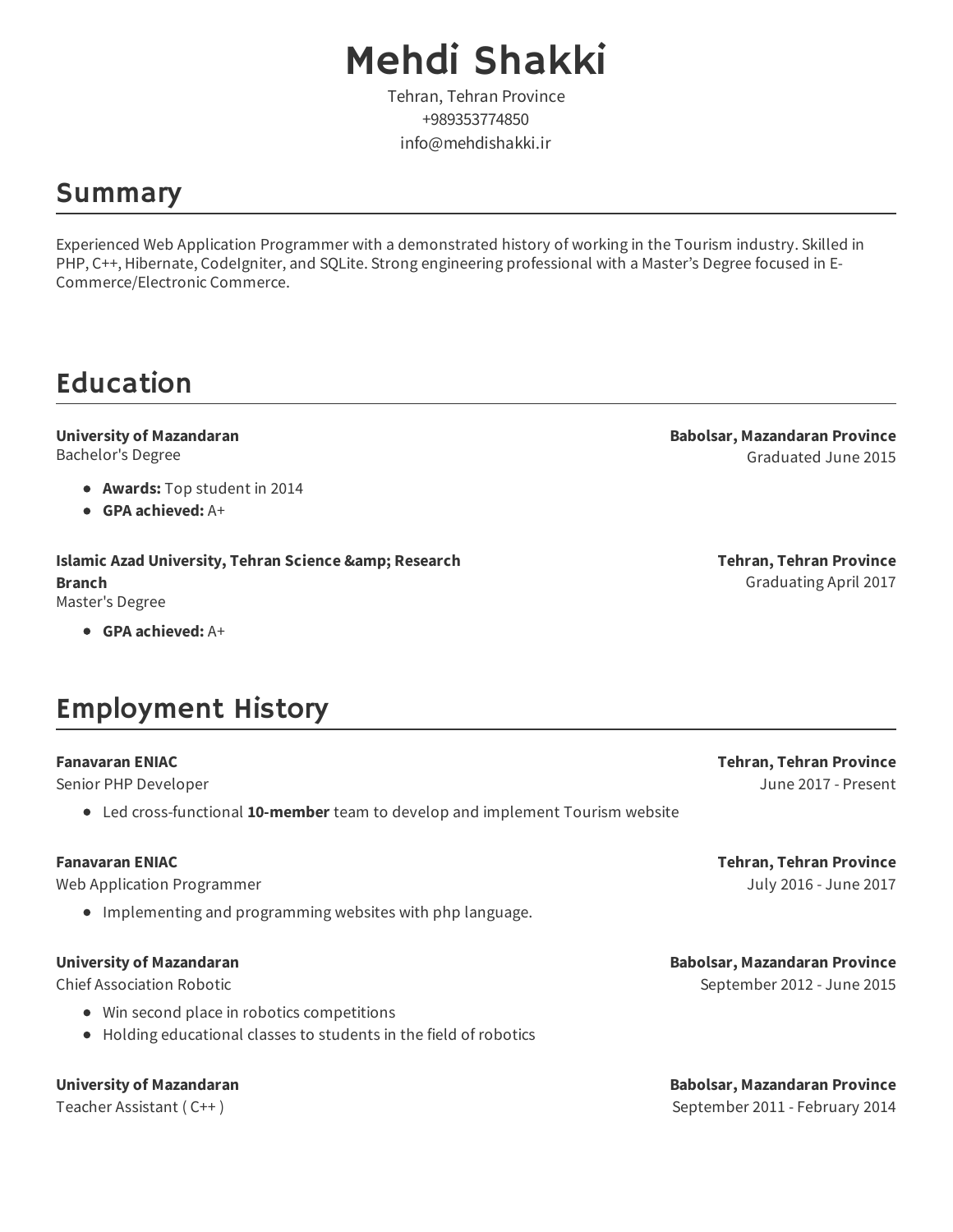### Professional Skills

Team Management PHP / Laravel WebService (Rest API / Soap ) WebSocket Gulp Sass Linux / Server Config Docker Redis / Memchached Good knowledge Tourism industry System Recommender HTML / CSS / Bootstrap JavaScript / JQUERY MySQL / Oracle / Postgresql Java (J2SE) Jira Atlassian Git Sentry | Error Monitoring

## Work Samples

**Safar.Com** *Tourism Website*

**Letbooking.ir** *Tourism Website*

**parastootravel.ir** *Tourism Website*

**iranhotelgds.com** *Hotel Managment*

**Happycharge.ir** *Top-up Sim Cards (Irancell/MCI/Rightel)*

**Happycard.ir** *Loyalty Card*

**EnaicGDS.com** *GDS presentation website*

**Tourism WebView** *Iranzamin Bank*

**Tourism WebView** *Maskan Bank*

**Tourism WebView** *Irankish Credit Card (PUT App)*